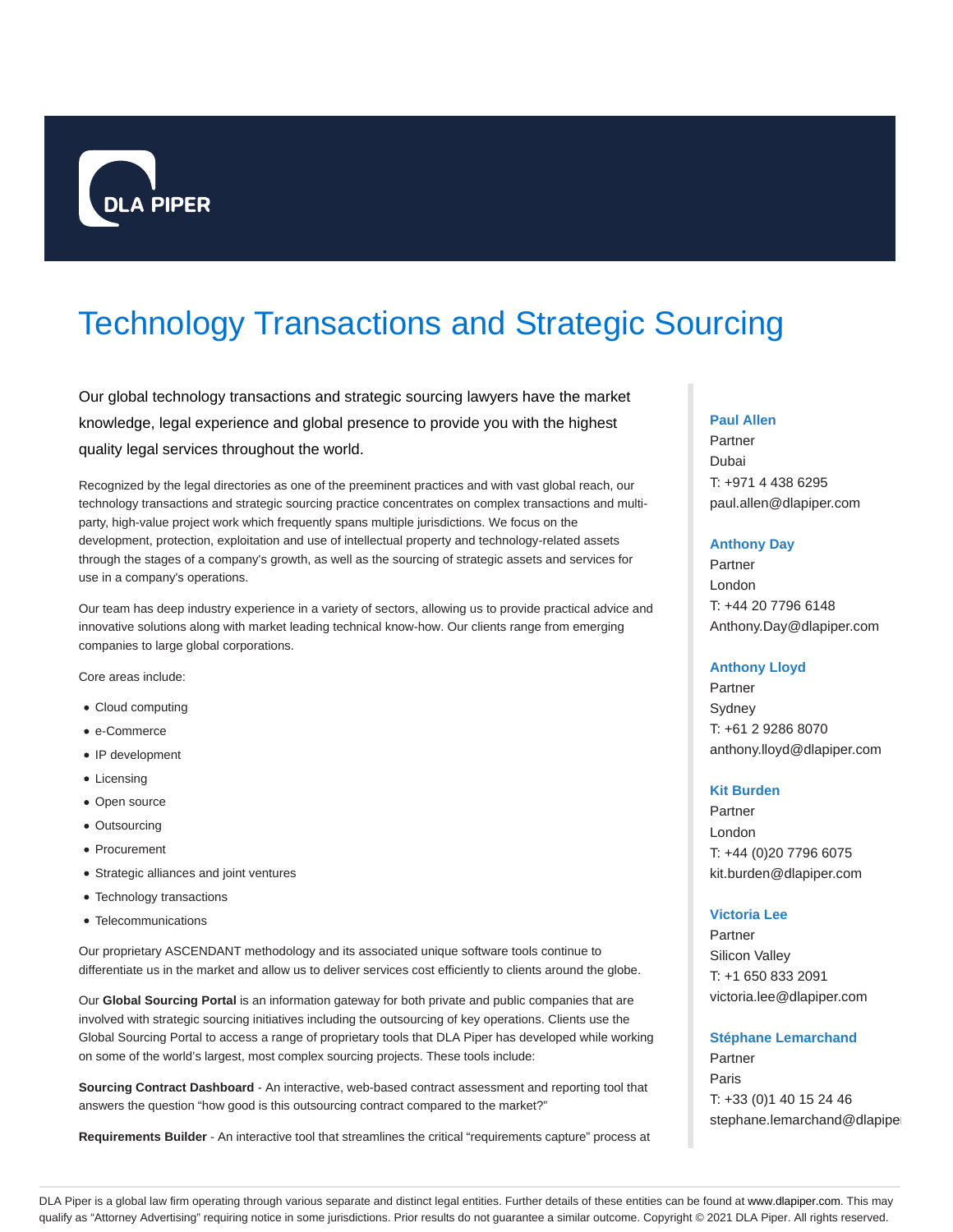# **EXPERIENCE**

- Advising one of Ireland's "pillar banks", on its outsourcing of core IT infrastructure services (following a competitive procurement process involving Atos, HP, HCL Technologies and IBM). We advised the bank throughout the process to final contract award and have since advised the bank on a number of other major sourcing engagements.
- Advising the world's largest travel and tourism company on the outsourcing of its IT, networks and main frame services to Dell, Wipro, T-Systems and IBM.
- Representing one of the world's largest beverage companies in connection with the global outsourcing of the company's finance, accounting, human resources and related information technology processes and functions in a deal valued at US\$350 million. This US- based deal involved UK and some additional European companies.
- Handling the strategic sourcing of certain call-center functions along with a complex transformationdriven outsourcing of a US-based telecommunications client's global order management functions. The transaction value was more than US\$350 million.
- Advising an Australian Government Department in relation to the outsourcing of the management of the Australian Synchrotron to the Australian Nuclear Science and Technology Organisation.
- Advising a leading Brazilian investment bank on their acquisition of the GlobeNet submarine cable network from Brazilian telecoms operator Oi in July 2013. At around US\$750 million this was one of the largest ever submarine cable acquisitions and our involvement focused on the critical capacity leaseback contract as well as on all the US regulatory elements.
- Advising a global Bank on the outsourcing of its worldwide payroll services, temp/permanent recruitment, and learning/training functions (combined value in excess of US\$1 billion).

# INSIGHTS

# **Publications**

**Coming soon: a national security screening mechanism for outbound investments**

# 28 June 2022

The US would not be alone in regulating outbound investment.

**Exploring the metaverse: What laws will apply?**

# 22 June 2022 INTELLECTUAL PROPERTY AND TECHNOLOGY NEWS

For those intrigued by the metaverse, and for creators building metaverse projects, here are practical considerations.

**Blockchain and Digital Assets News and Trends**

# 16 June 2022 BLOCKCHAIN AND DIGITAL ASSETS NEWS AND TRENDS

Responsible Financial Innovation Act, the new proposed crypto regulation bill, provides some clarity on tax issues.

**Responsible Financial Innovation Act, the new proposed crypto regulation bill, provides some clarity on tax issues**

#### **Tim Lyons**

Partner Melbourne T: +61 3 9274 5857 tim.lyons@dlapiper.com

#### **Gregory A. Manter**

Partner San Diego (Golden Triangle) T: +1 858 638 6658 gregory.manter@dlapiper.com

#### **Vinny Sanchez**

Partner Chicago T: +1 312 368 3420 vincent.sanchez@dlapiper.com

#### RELATED SERVICES

- Data Protection, Privacy and Security
- Patent Litigation

#### RELATED SECTORS

- Financial Services
- Energy and Natural **Resources**
- Insurance
- Industrials
- Technology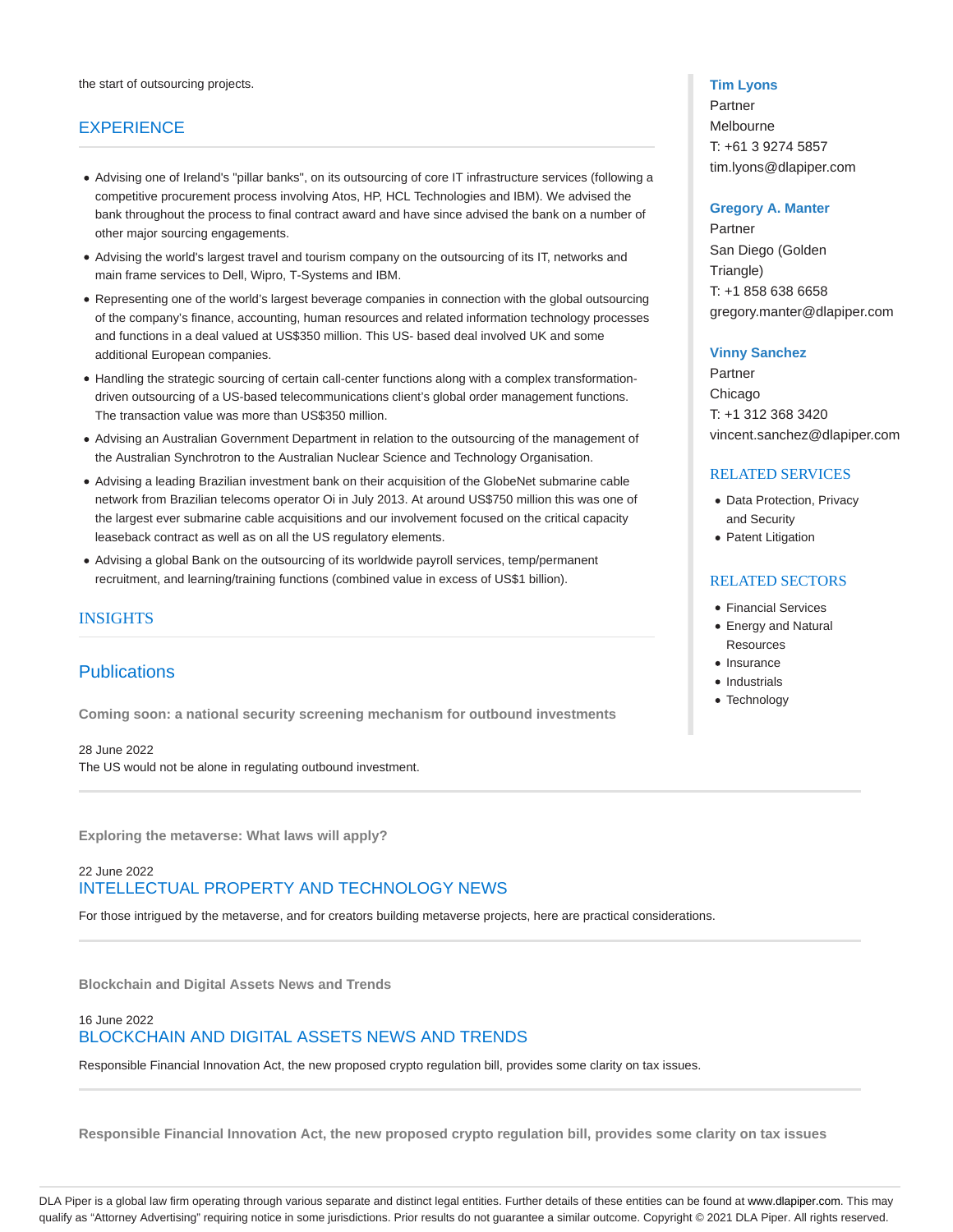**Biden Administration's Greenbook signals continued focus on taxation of cryptocurrency and digital assets**

#### 23 May 2022

The Greenbook outlines a number of tax proposals addressing trading and lending of cryptocurrency and digital assets.

**Blockchain and Digital Assets News and Trends**

#### 23 May 2022 BLOCKCHAIN AND DIGITAL ASSETS NEWS AND TRENDS

OECD releases public consultation document on crypto tax reporting in effort to increase transparency.

**OECD releases public consultation document on crypto tax reporting in effort to increase transparency**

#### 23 May 2022

The proposed framework would provide for automatic exchange of tax-relevant information between tax administrations for cryptoasset transactions.

**Protecting your IP in Russia: Best practices, action steps**

## 18 May 2022 INTELLECTUAL PROPERTY AND TECHNOLOGY NEWS

US companies may take action in Russia to protect their IP rights, notwithstanding US economic and trade sanctions.

**New US sanctions in response to Russia's actions against Ukraine**

#### 23 February 2022 GLOBAL SANCTIONS ALERT

Additional sanctions are expected that will target Russia's financial, technology, and defense sectors.

**Exploring the metaverse: What laws will apply?**

22 February 2022 Like any new foundational technology, the metaverse remains confusing and unknown to many. Writing for Chambers TMT 2022, we explore key questions.

**Blockchain and Digital Assets News and Trends**

## 18 February 2022 BLOCKCHAIN AND DIGITAL ASSETS NEWS AND TRENDS

Lawsuit tackles tax treatment of staking rewards; SEC settles with crypto lending platform; emergency measures in Canada affect financial services entities.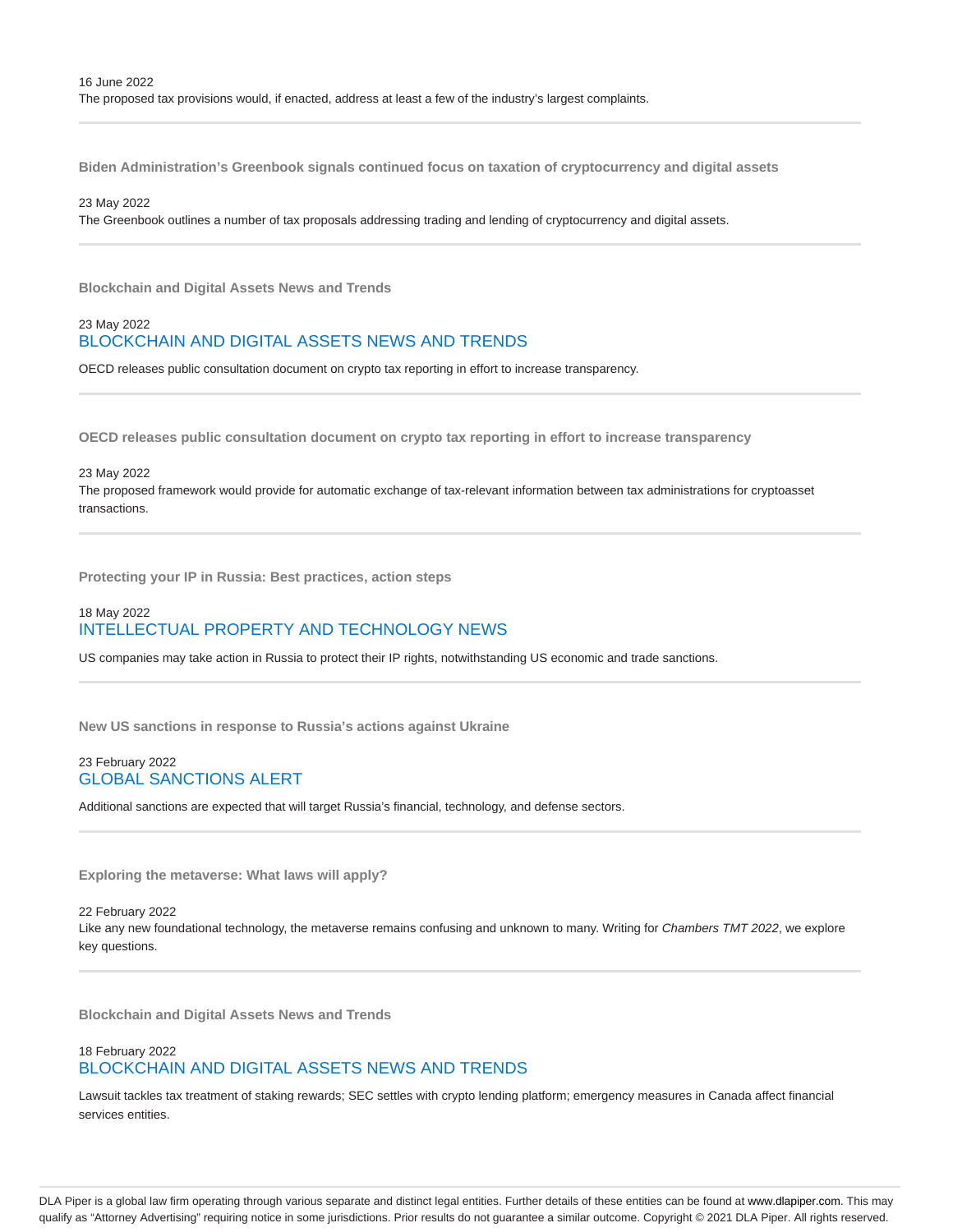**Supporting the health of your health system: 2022**

3 January 2022 Helping you tend to healthcare system wellness throughout the business life cycle.

**Blockchain and Digital Assets News and Trends**

## 21 December 2021 BLOCKCHAIN AND DIGITAL ASSETS NEWS AND TRENDS

Breaking legal news on cryptoassets and cryptocurrency, plus: Google sues to disrupt massive botnet

**Google files groundbreaking civil suit to disrupt massive botnet with blockchain backup system**

10 December 2021

Civil actions to take down botnets have been around for years, but the blockchain aspect adds a new twist.

**Blockchain and Digital Assets News and Trends**

## 22 November 2021 BLOCKCHAIN AND DIGITAL ASSETS NEWS AND TRENDS

Infrastructure bill, including crypto "broker" rules, becomes law.

**Blockchain and Digital Assets News and Trends**

## 18 October 2021 BLOCKCHAIN AND DIGITAL ASSETS NEWS AND TRENDS

Non-fungible tokens: What are the legal risks?

**The global landscape of data privacy: Important points about new laws in three key jurisdictions**

#### 21 September 2021 PRACTICAL COMPLIANCE

New data privacy requirements in three important jurisdictions – the European Union, China, and Brazil – with an emphasis on action steps for compliance officers.

**Can an AI system be named the inventor? In wake of EDVA decision, questions remain**

## 23 September 2021 AI OUTLOOK

Artificial intelligence is notable among the new technologies posing fundamental questions about the viability of the inventor's oath.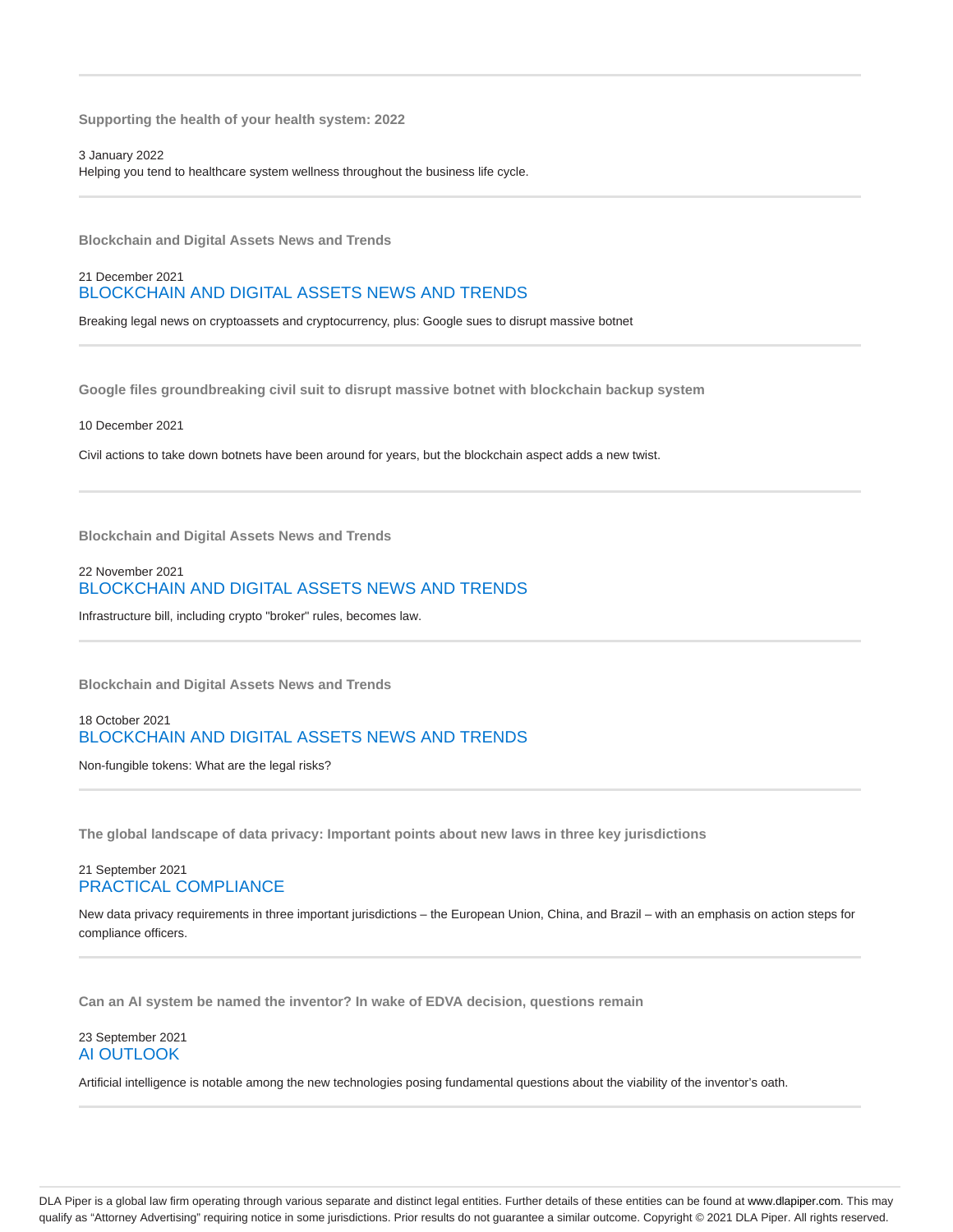**Blockchain and Digital Assets News and Trends**

#### 17 September 2021 BLOCKCHAIN AND DIGITAL ASSETS NEWS AND TRENDS

Proposed infrastructure bill would subject cryptocurrencies to wash sale and constructive sale rules.

**Proposed infrastructure bill would subject cryptocurrencies to wash sale and constructive sale rules**

#### 17 September 2021

The move comes as part of the Ways and Means Committee's attempt to raise revenue to finance infrastructure spending.

**Protecting your company from supply chain cyber attacks**

#### September 2021

Today, virtually all companies rely on third-party technical solutions to manage their business. The downside is that incorporating new third-party technology into business operations creates new vectors for cyberattacks.

**Blockchain and Digital Assets News and Trends**

## 23 August 2021 BLOCKCHAIN AND DIGITAL ASSETS NEWS AND TRENDS

New information reporting requirements for cryptocurrency transactions; CFPB involvement in cryptocurrency oversight; NCUA seeks comments on use of DLT and DeFi by credit unions.

**Third time lucky: Triple Point in the Supreme Court**

#### 20 July 2021

The Supreme Court has handed down its long awaited decision on the question of whether delay liquidated damages (LD) provisions survive termination. The case related to a dispute between the parties as to how delay LD provisions apply where an English law contract is terminated prior to its completion, and the interpretation of contractual wording seeking to limit liability.

**Blockchain and Digital Assets News and Trends**

## 19 July 2021 BLOCKCHAIN AND DIGITAL ASSETS NEWS AND TRENDS

IRS says tax-deferred like-kind exchange is not available for cryptocurrency trades; copyright issues plague NFTs; crypto venture investments continue to accelerate.

**IRS concludes Section 1031 tax-deferred "like-kind" exchange treatment is not available for cryptocurrency trades**

19 July 2021

It seems reasonable to assume that the IRS will apply its analysis to most cryptocurrencies.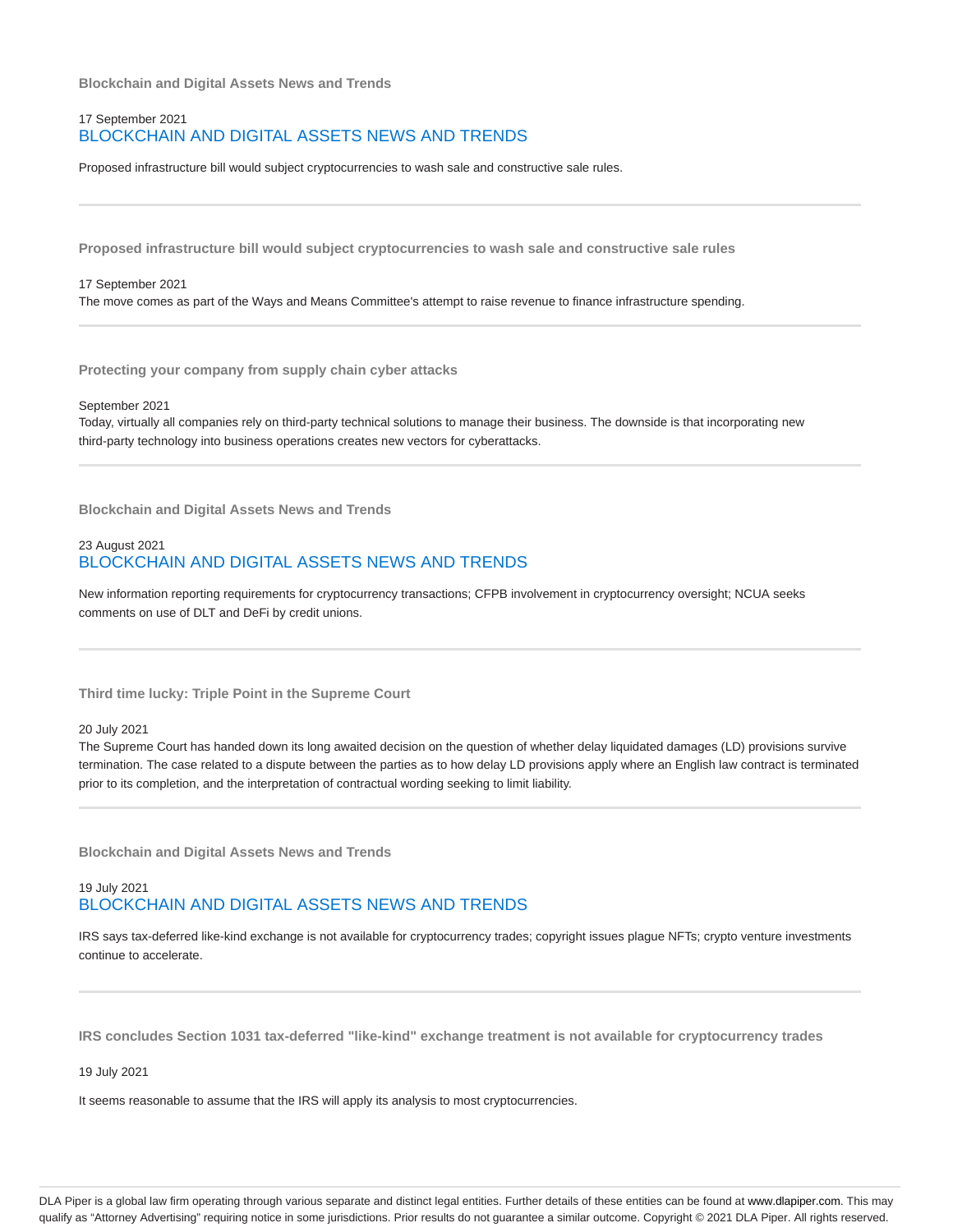**EDPB's final Recommendations on Supplementary Measures confirm a subjective approach to assessing personal data transfer risks**

2 July 2021

The Recommendations' detailed guidance will be useful to businesses and privacy practitioners as they conduct or update their transfer assessments, but the scope and detail of those assessments will require a sustained effort.

**What the Biden Cybersecurity Executive Order means for technology vendors and service providers in the federal ecosystem**

June 2021 Steps technology vendors should consider as they prepare.

**Blockchain and Digital Assets News and Trends**

## 21 June 2021 BLOCKCHAIN AND DIGITAL ASSETS NEWS AND TRENDS

Biden tax plan spotlights cryptocurrency transactions; FTC announces spike in cryptocurrency investment scams; El Salvador is first country to adopt bitcoin as legal tender.

**European Commission's standard contractual clauses: extensive new requirements coming for US businesses receiving EU personal data subject to GDPR**

8 June 2021

Adopting and complying with the New SCCs may require considerable effort for importers, particularly those that are not otherwise directly subject to GDPR.

**Blockchain and Digital Assets News and Trends**

# 20 May 2021 BLOCKCHAIN AND DIGITAL ASSETS NEWS AND TRENDS

SEC issues Staff Statement on investments in the bitcoin futures market, plus latest legal developments governing the use and acceptance of blockchain technology, smart contracts and digital assets.

**IBM's spinoff: key contractual considerations for existing IBM clients**

3 May 2021

This is not the first time a technology company has decided to streamline its operations through a spinoff, but this particular spinoff raises interesting contractual issues.

**Blockchain and Digital Assets News and Trends**

23 April 2021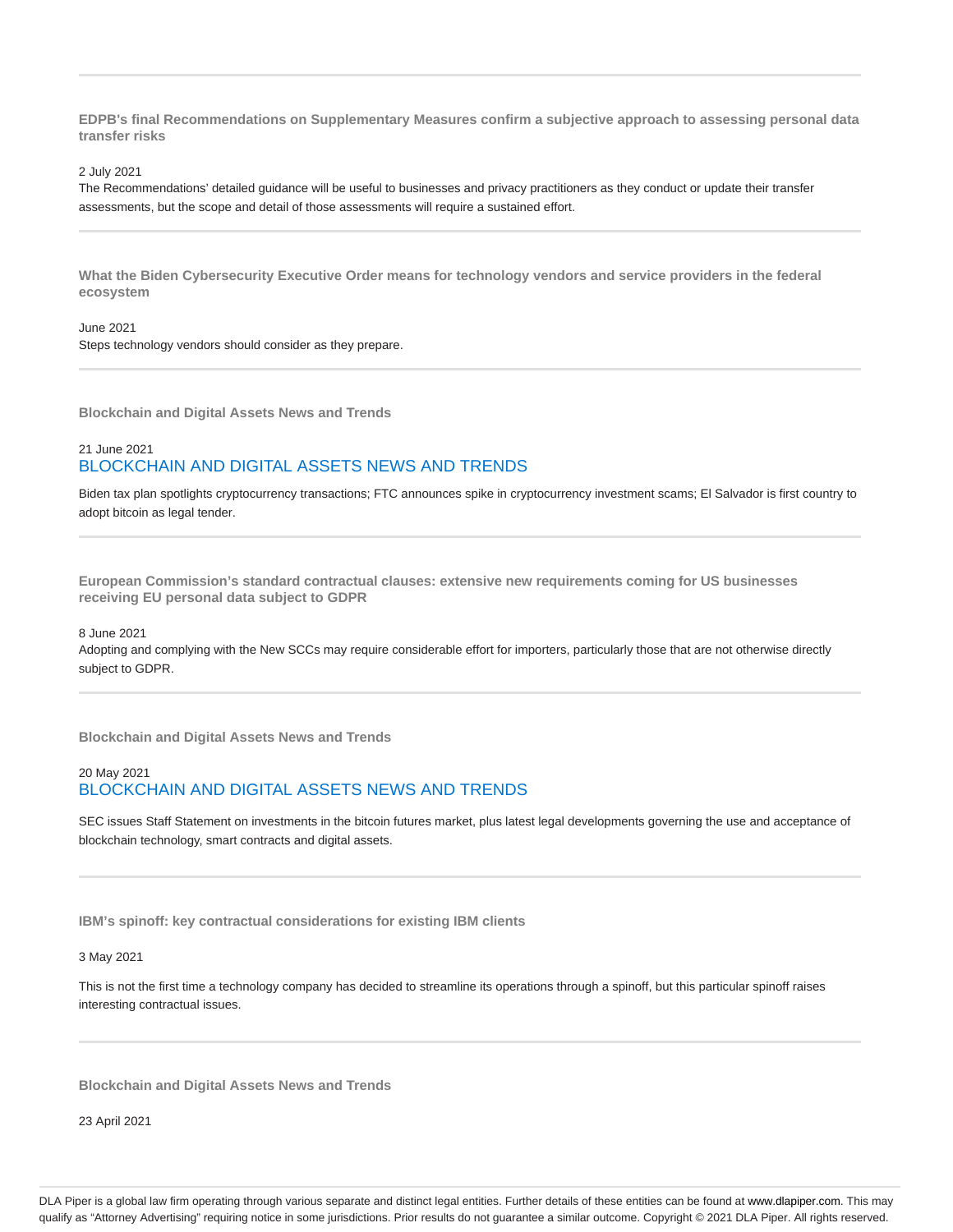## BLOCKCHAIN AND DIGITAL ASSETS NEWS AND TRENDS

SEC revises token safe harbor proposal; UK updates tax treatment of cryptoassets.

**US government announces sweeping sanctions against Russia**

## 16 April 2021 GLOBAL SANCTIONS ALERT

The newly imposed sanctions represent a significant escalation and addition to the sanctions architecture put in place by the Obama and Trump Administrations.

**So you want to go digital…**

April 2021

This article assists businesses in identifying the core issues that must be addressed to ensure the legal sufficiency of transactions conducted on eSignature platforms.

**Non-fungible tokens: Emerging issues in the emerging marketplace**

30 March 2021

Any digital asset, or a right in an underlying asset, can be tokenized to make an NFT.

**Understanding the USPTO guidance on patenting AI technologies**

30 March 2021

The USPTO guidance opens the door for applicants to obtain patent protection for their AI technologies.

**United States imposes significant new export controls and sanctions on Russia and China**

23 March 2021

Reflecting a further hardening of US foreign policy and national security policy positions with those two countries.

**Blockchain and Digital Assets News and Trends**

## 22 March 2021 BLOCKCHAIN AND DIGITAL ASSETS NEWS AND TRENDS

Wyoming moves to clarify legal status of DAOs; court dismisses class action against a cryptocurrency exchange.

**Wyoming takes a step ahead to clarify the legal status of decentralized autonomous organizations**

22 March 2021

If the bill becomes official law, Wyoming will be the first US state to clarify the legal status of a DAO.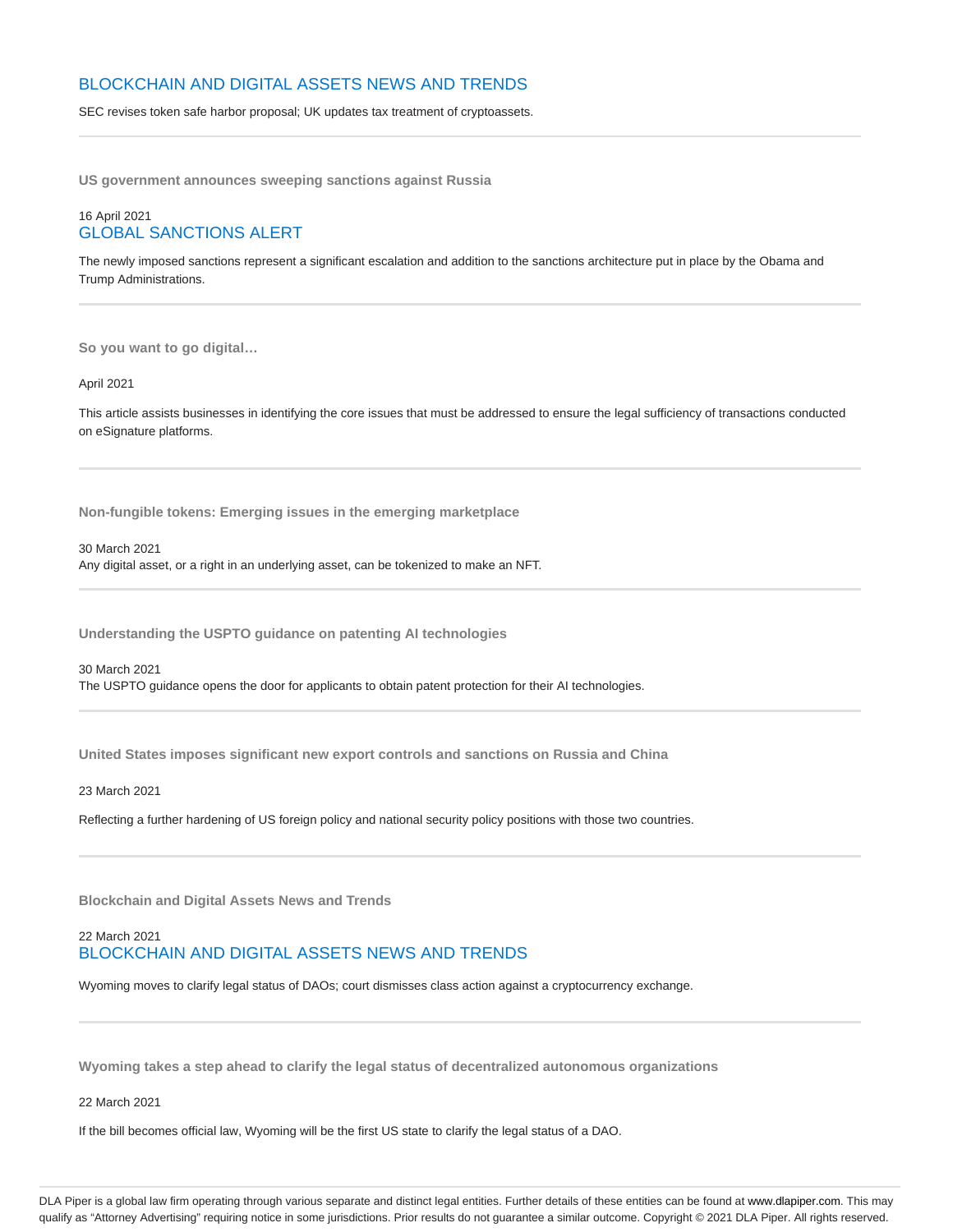**Blockchain and Digital Assets News and Trends**

## 25 February 2021 BLOCKCHAIN AND DIGITAL ASSETS NEWS AND TRENDS

Canada's AML regime amendments: is your interactive entertainment service or platform operating a "money service business"?

**Announced, proposed and implemented: Developments in Digital Services Tax in key European jurisdictions**

9 February 2021 While the OECD and G20 work toward a global agreement on digital services taxes, some European countries have forged ahead on their own.

**Announced, proposed and implemented: Key features of France's DST**

9 February 2021 The French definition of "taxable service" under the DST differs from the definition of "taxable services" as used for VAT purposes.

**Announced, proposed and implemented: Key features of Italy's DST**

9 February 2021

The Italian DST applies only to revenues deriving from the provision of tax-relevant digital services linked to Italian-located users.

**Announced, proposed and implemented: Key features of Spain's DST**

9 February 2021

The annual worldwide revenue threshold is not limited to revenues generated by the provision of digital services, meaning that non-tech businesses may also need to comply.

**Announced, proposed and implemented: Key features of the United Kingdom's DST**

9 February 2021 The UK's DST is intended to be an interim measure pending a long-term global solution to the tax challenges arising from digitalization.

**Supreme Court dives into circuit split over the Computer Fraud and Abuse Act**

28 January 2021

What does it mean to "exceed authorized access" to an Internet-connected device?

**The UK-EU Trade and Cooperation Agreement: Implications for technology services**

11 January 2021

The TCA includes a chapter relating to digital services which provides some key details relevant to both providers and customers of technology-related services.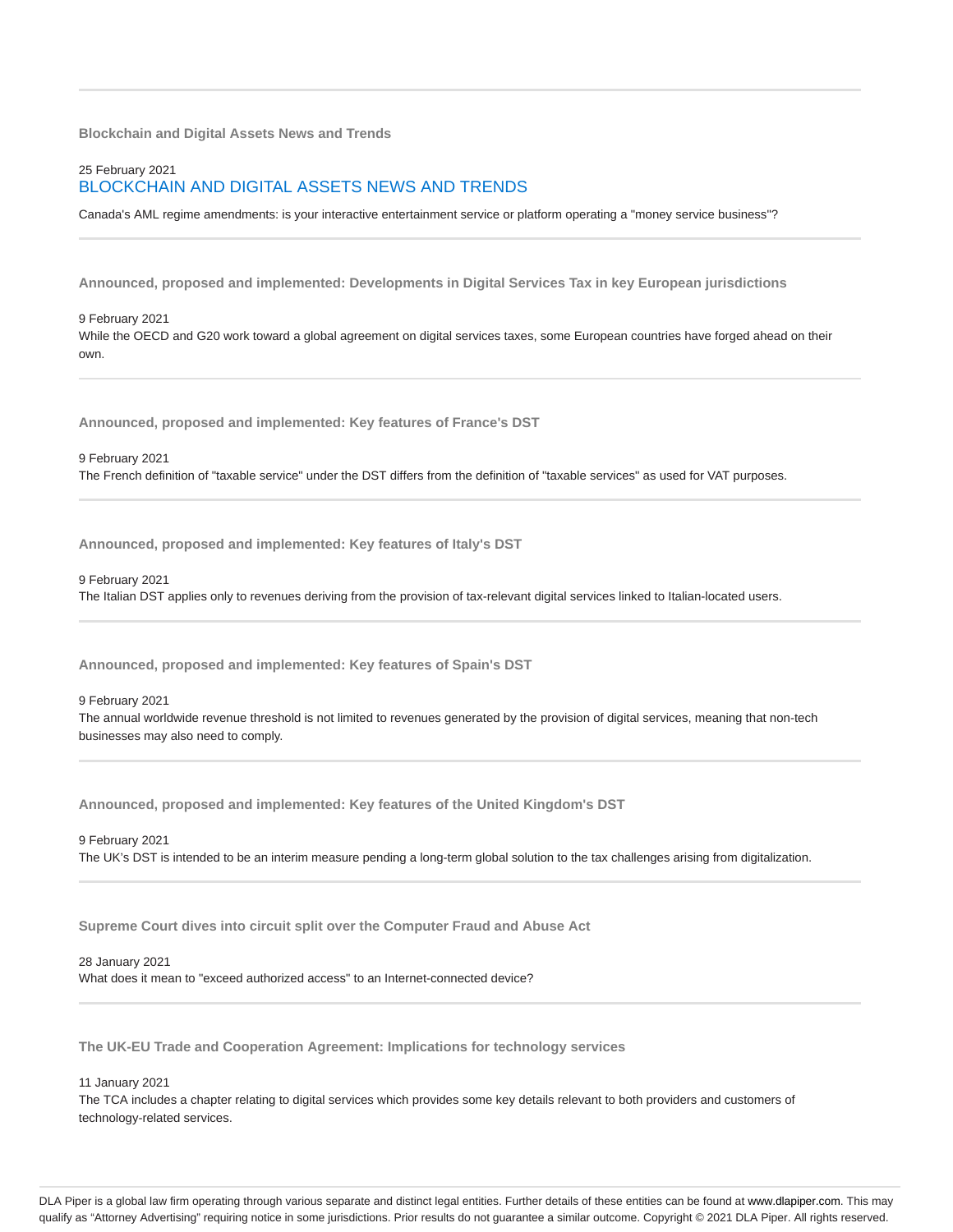**Who's responsible for content posted on the Internet? Section 230, explained**

22 December 2020

What the law does, what people are saying it should do, and what might happen next.

**US DOT issues groundbreaking proposals for regulation of automated driving systems, seeks input**

11 December 2020 The rulemaking initiates an important new chapter in autonomous vehicle development and commercialization in the US.

**Blockchain and Digital Assets News and Trends**

## 23 November 2020 BLOCKCHAIN AND DIGITAL ASSETS NEWS AND TRENDS

IMF issues report on regulatory framework for CBDs and GSCs, SEC invites feedback on application of custody rule to digital assets.

**Regulatory framework for CBDs and GSCs: IMF's policy paper, "Digital Money Across Borders: Macro-Financial Implications"**

23 November 2020 The Report discusses the pros and cons of two important virtual currencies: central bank digital currencies and global stable coins.

**SEC invites feedback on application of Custody Rule to digital assets**

#### 23 November 2020

Specifically, Staff is asking whether non-depository firms such as state-chartered trust companies can act as qualified custodians for digital assets.

**Blockchain and Digital Assets News and Trends**

# 21 October 2020 BLOCKCHAIN AND DIGITAL ASSETS NEWS AND TRENDS

SDNY finds Kin token is a security; unpacking the DOJ's cryptocurrency guidance – plus latest legal, regulatory and case law developments.

**Recognized as a top outsourcing advisor and for excellence in strategic partnerships**

30 September 2020 Recognition from the International Association of Outsourcing Professionals (IAOP).

**A new EECC coming into play: Key points for electronic communications service providers**

#### 15 September 2020

Entities providing an electronic communication service, such as email or video streamed over the Internet, may need to register as an ECS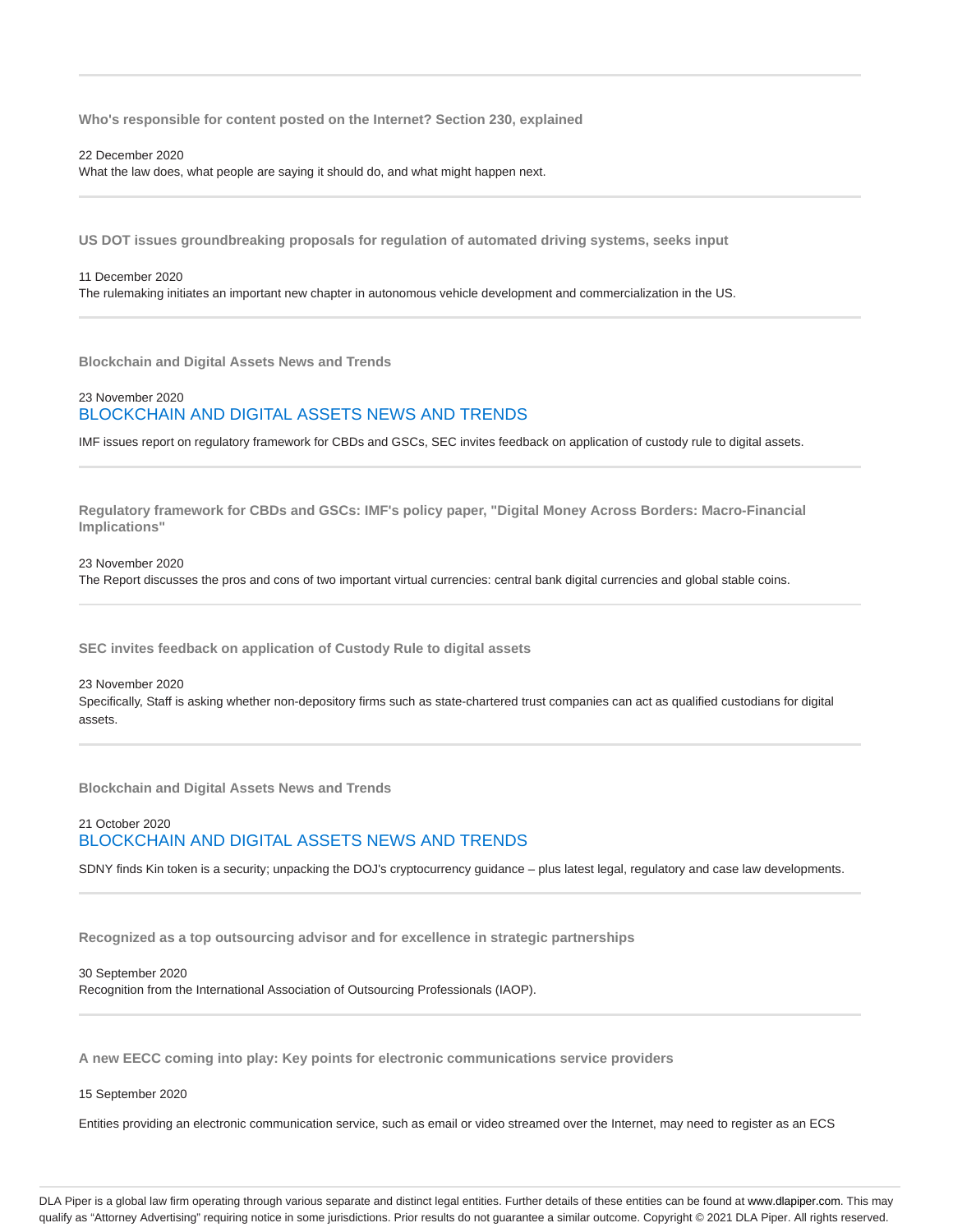**Blockchain and Digital Assets News and Trends**

## 21 August 2020 BLOCKCHAIN AND DIGITAL ASSETS NEWS AND TRENDS

California appellate court affirms judgment for Coinbase in lawsuit over Bitcoin Gold – plus latest legal, regulatory and case law developments.

**Schrems II: Now what? New FAQs from EU data protection supervisors provide guidance on data transfers**

#### 28 July 2020

Organizations relying on Privacy Shield for transfers to the US of personal data subject to GDPR must immediately implement an alternative mechanism or cease transfers.

**Law à la Mode: Beauty Trends: 5 Key Beauty M&A deals; Street art and fashion; Word from the industry's mouth; The rise in innovative retail services; and more**

## 20 MAY 2019 LAW À LA MODE

The Moroccan editorial team is delighted to bring you the 28th edition of Law à la Mode, the legal magazine produced by DLA Piper's Consumer Goods & Retail Sector Group for clients and contacts of the firm worldwide.

**Law à la Mode: Word of the industry's mouth; Enforcement of IP rights through Ukrainian customs register; E-commerce in Poland; The development of artificial intelligence in the fashion industry; and more**

## 26 NOV 2018 LAW À LA MODE

The US editorial team is delighted to bring you the 27th edition of Law à la Mode, the legal magazine produced by DLA Piper's Retail Sector Group for clients and contacts of the firm worldwide.

**Law à la Mode: Social Media Influencers & Effective Disclosures, IP and E-Commerce: Your basic checklist, Longchamp's Handbag Copyright Saga, IP Protection of Fashion Shows in Italy and more**

## 21 MAY 2018 LAW À LA MODE

The UK editorial team is delighted to bring you this special edition of Law à la Mode, produced by DLA Piper's Retail Sector group for distribution to clients and contacts of the firm worldwide and marking the 140th Annual Meeting of INTA in Seattle.

**Law à la Mode: Social Media Influencers & Effective Disclosures, IP and E-Commerce: Your basic checklist, Longchamp's Handbag Copyright Saga, IP Protection of Fashion Shows in Italy and more**

21 MAY 2018 LAW À LA MODE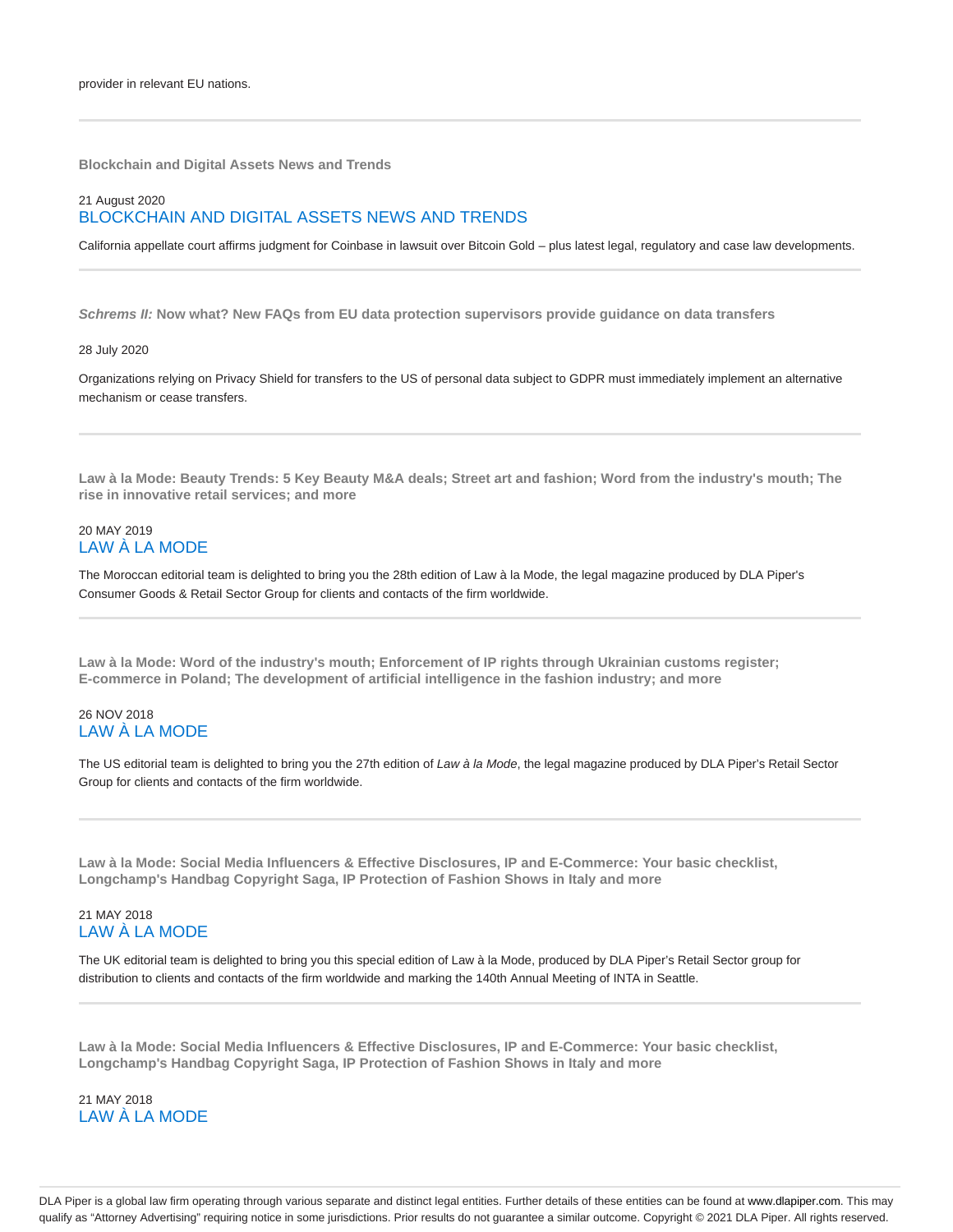The UK editorial team is delighted to bring you this special edition of Law à la Mode, produced by DLA Piper's Retail Sector group for distribution to clients and contacts of the firm worldwide and marking the 140th Annual Meeting of INTA in Seattle.

**Law à la Mode: Virtual Reality and Augmented Reality; Insta-worthy or Insta-infringement; E-commerce in Poland; Harnessing hidden advertising; and more**

# 20 DEC 2017 LAW À LA MODE

The Asia Pacific editorial team is delighted to bring you the 24th edition of Law à la Mode, the quarterly legal magazine published by DLA Piper's Retail Sector group for clients and contacts of the firm worldwide.

**US companies: EU data regulation means new oversight**

2 DEC 2015

Many US companies are about to experience new regulatory oversight.

**EU: new obligations for digital services providers and operators of essential services**

#### 28 JUN 2016

In line with the EU's broader Cyber Security Strategy, the NIS Directive is a significant step towards a more secure cross-border cyberspace with a high shared level of network and information system security.

**Plan now to use off-band communications during an incident response: key points**

#### 27 OCT 2015

A robust IR plan should include communications techniques that operate outside regular company communication methods.

**Law à la Mode - Edition 14**

#### 24 OCT 2014 LAW À LA MODE

A quarterly e-magazine from our Fashion, Retail & Design Group with the latest industry news, comment and legal updates, with a particular focus on technology in this edition.

**A new test for Mexico's structural changes: antitrust reform – key points in one chart**

#### 16 JUN 2014

This entirely new framework should be carefully analyzed by investors in structuring their Mexico-related M&A transactions and managing their existing operations

**Law à la Mode**

13 MAY 2014 LAW À LA MODE